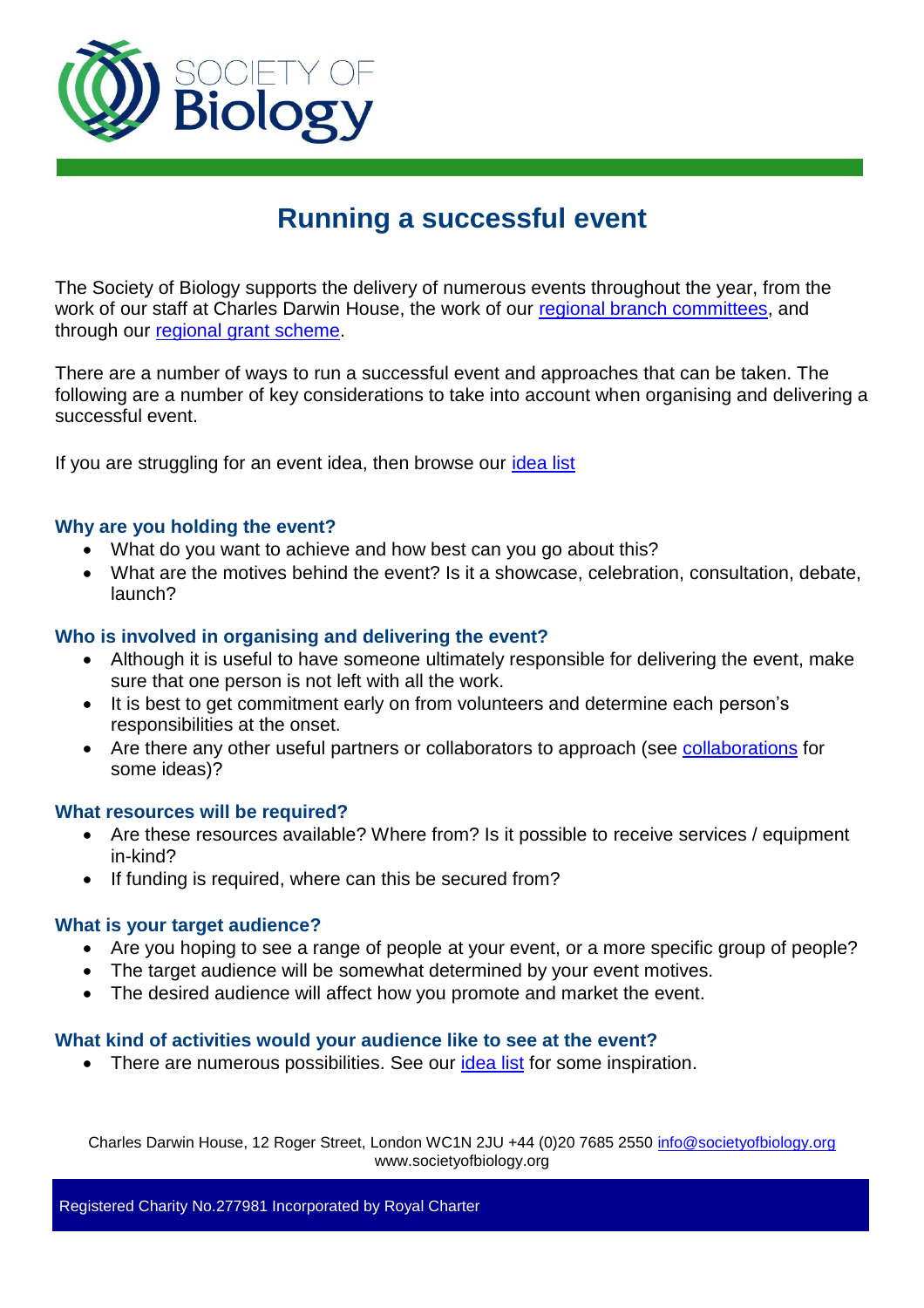

#### **When should you hold the event?**

- Will it clash with any other similar events or any popular national events?
- Is the weather a factor?

## **Where should you hold the event?**

- This will depend upon your target audience, the motive of the event, and the type of activity you have planned.
- Shop around for your best option and make use of contacts and potential partners to secure a venue in-kind or at a discounted rate.
- See some of our [venue suggestions](#page-7-0) for more ideas.

## **How will you reach your audience?**

- This will depend on who you want to attend your event.
- There are numerous promotional channels that can be used (see our [publicity advice](#page-8-0) for some ideas).
- If it is a Society of Biology then [get in touch](mailto:davidurry@societyofbiology.org) and we can help you promote it.

#### **How will you evaluate your event?**

- What would make your event a success and how can you measure this?
- The following quide form Manchester University contains useful advice on evaluation.

## **Other important considerations**

Do you need to complete a risk assessment for your event? If it is a Society of Biology event, you must complete our [risk assessment](https://www.societyofbiology.org/images/branch/SB_Risk_Assessment.pdf) in order to comply with our public liability insurance policy.

Do you have relevant insurance for your event if it is required? All Society of Biology events are covered by the organisation's insurance policy.

Will you be taking photos or video on the day? If so photo release forms will be required.

If the event involves working with children, young people or vulnerable adults, have you taken all reasonable steps to ensure their safety. All Society of Biology events must follow the [Society's Safeguarding Policy.](https://www.societyofbiology.org/images/branch/safeguarding_children_policy.pdf)

Do you have a contingency plan in place (for example, if your event is outdoors, what happens if it rains)?

## **If you have any questions on the above, or seek further advice, then please contact our public engagement and events manager [Penny Fletcher](mailto:pennyfletcher@societyofbiology.org)**

<span id="page-1-0"></span>For a more detailed guide to running a community event, download Green Space's 'Plan it!' quide. *Although it is designed for events to be held in green spaces, it has some very useful general advice.*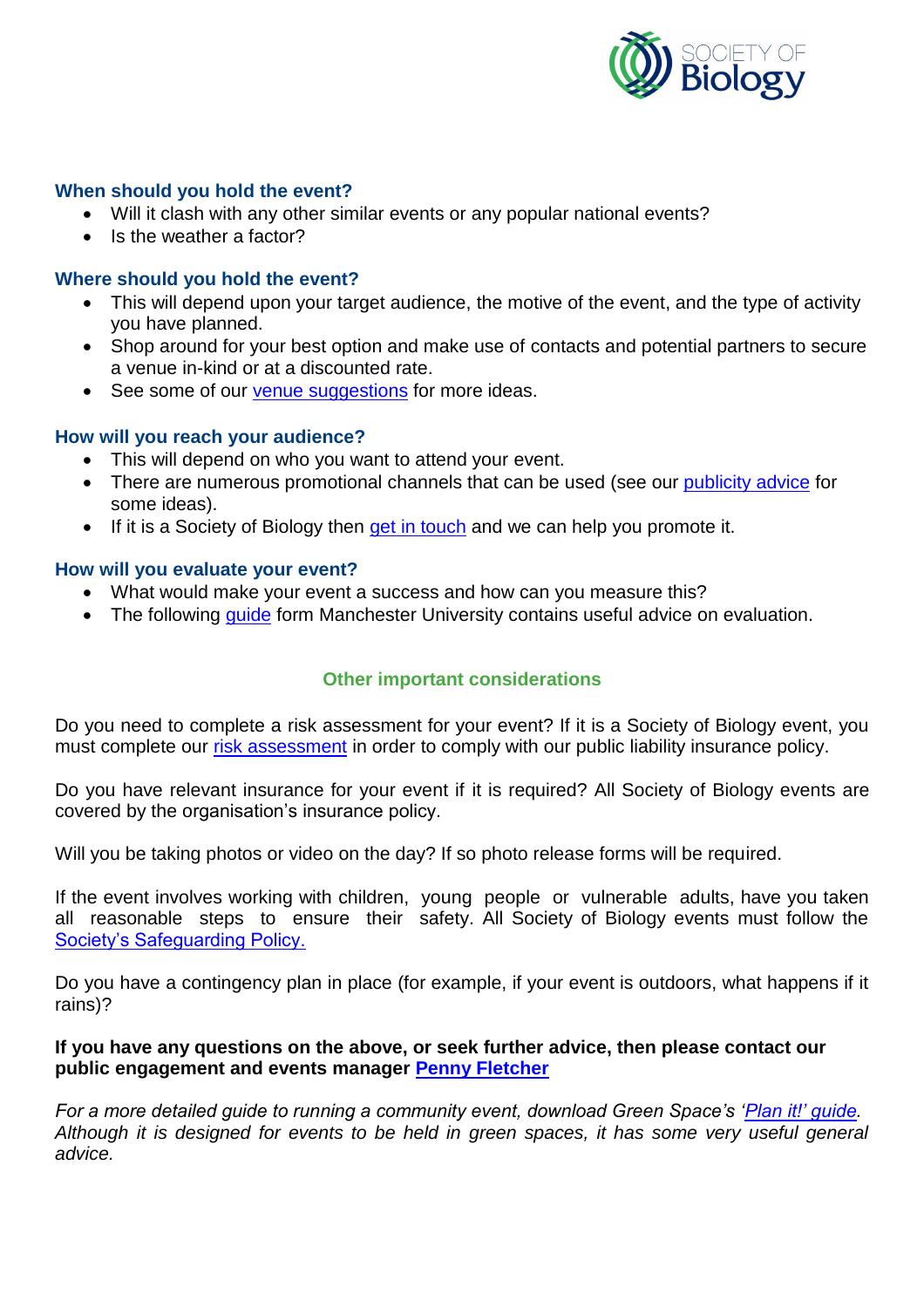

## **Event ideas**

Often the hardest part of organising an event is coming up with an event idea or activity that will simultaneously attract the desired audience, engage them with the subject, while informing and educating them also. There are many tried and tested event formats and ideas, and if you find something that works well it is worth using it again; however, don't be afraid to take a creative and innovative approach, as these are often more likely to generate new interest and attract a crossover audience.

Remember, if you would like to try any of the ideas below, or have your own idea for a Society of Biology event, then contact your [local branch committee](https://www.societyofbiology.org/regional-activity) with the idea, or put in an application for our [regional grant scheme](https://www.societyofbiology.org/get-involved/grants/regional-grant-scheme) (grants of up to £500 available).

Below are suggestions of some things you might like to try:

## **Science busking**

This is the art of using simple science tricks to entertain and educate people. They can be performed anywhere, from the corner of a street, in a school classroom, or at a science festival. These are more likely to add to an event rather than serve as a standalone event, although the organisation [science made simple](http://www.sciencemadesimple.co.uk/) can be booked for science busking shows or for science communication training workshops.

The British Science Association's [Campus Science Guide](http://www.britishscienceassociation.org/national-science-engineering-week/campus-science) is a good starting point for ideas. The following activities in the guide have a relevant biological focus:

- $\circ$  Hole in the hand page 3
- $\circ$  Paralysed finger page 6.
- o Human origami page 10
- $\circ$  The 5p challenge page 11
- $\circ$  Master eye page 12
- $\circ$  Finger finding page 13
- $\circ$  Aristotle illusion page 14
- $\circ$  The Stroop effect page 15
- $\circ$  Expand your mind page 17
- $\circ$  Afterimage page 22
- o Reaction ruler page 27
- $\circ$  Water Balloon page 30

## **Biology Quiz**

Running a biology quiz is a simple and effective means of engaging an audience with whatever biological topics you want to tackle. They work in a classroom, pub, or any other place where people can be organised into separate teams. You needn't adopt a standard quiz format either, instead you could try incorporating problem solving or simple experiments into the quiz to make it more stimulating and challenging.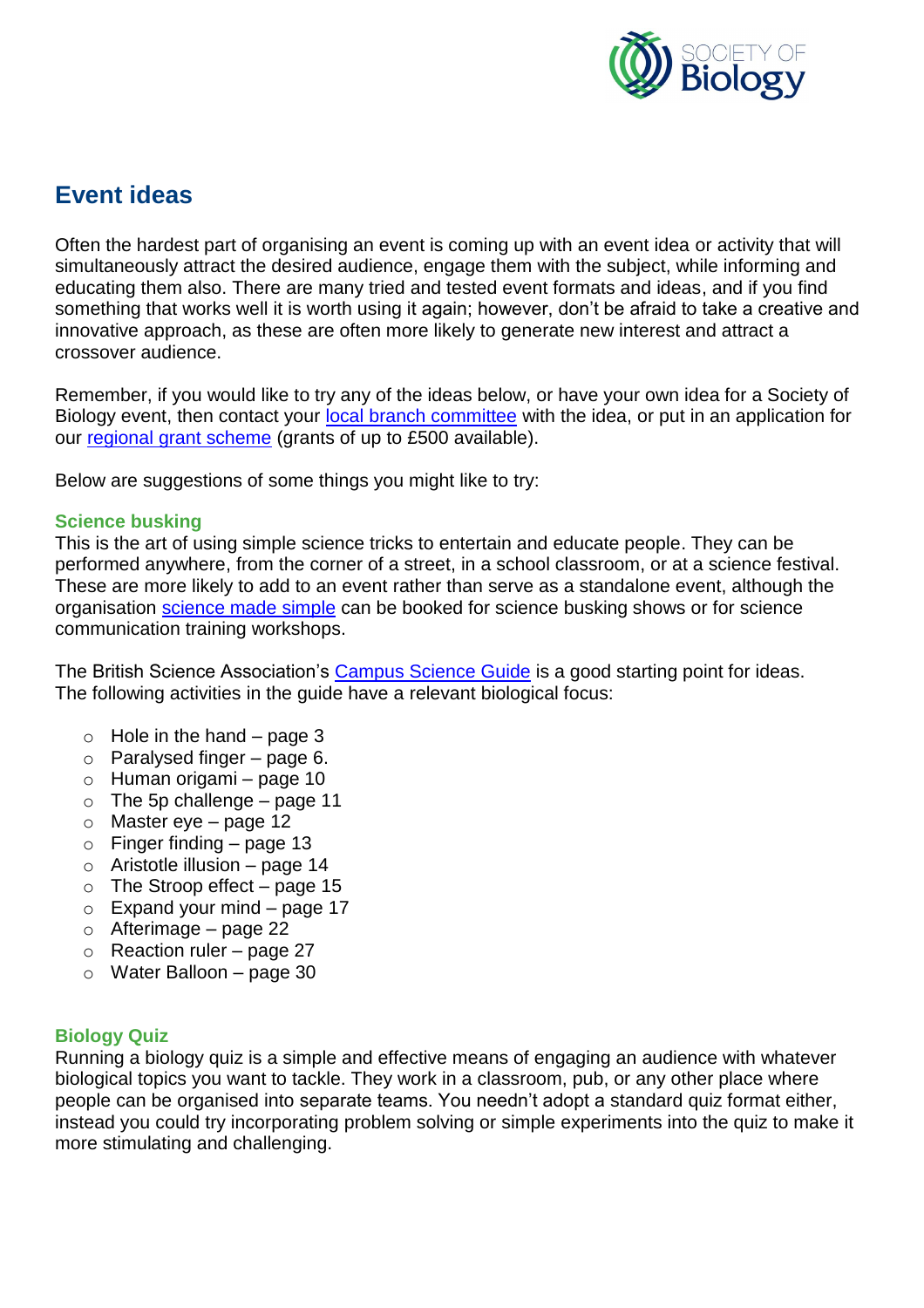

The Society of Biology will be creating a number of quizzes for people to download and run as part of [Biology Week 2014.](https://www.societyofbiology.org/get-involved/biologyweek) If you would be interested in receiving a quiz pack, then please email [Dr](mailto:rebeccanesbit@societyofbiology.org)  [Rebecca Nesbit](mailto:rebeccanesbit@societyofbiology.org)

#### **Biology career 'speed dating'**

This event is appropriate for students seeking to learn more about a career in the life sciences. By inviting a number of professional representatives to meet students in a speed dating format, it allows them to talk one on one with people working in a biological field. The relaxed, informal setting makes the experience less intimidating and allows the students to pose the exact questions they wish to those with relevant experience.

Contact the Society of Biology's Regional Coordinator, [David Urry,](http://www.stemnet.org.uk/regions/) if you would like help in sourcing biologists for your event, or alternatively, get in touch with your local [STEMNET](http://www.stemnet.org.uk/regions/) regional [coordinator](http://www.stemnet.org.uk/regions/) who can help find STEM ambassadors to attend.

#### **Meet the scientist careers event**

Similar to a career 'speed dating' event but with a more formal format; invite professional representatives from the life sciences to a school or university to talk about their careers, experiences and how they got involved in their profession and meet current or prospective biology students.

Contact the Society of Biology's Regional Coordinator, **David Urry** if you would like help in sourcing biologists for your event, or alternatively, get in touch with your local **STEMNET** regional [coordinator](http://www.stemnet.org.uk/regions/) who can help find STEM ambassadors to attend.

#### **Workshops or training events**

Being a competent biologist depends upon the accumulated acquisition of skills and knowledge. Whether these are core skills or more specific for a specialised field, training events or workshops are a good way of passing on these skills, particularly important at a time when certain skills are less frequently taught in formal education. Schools, universities, local museums and science centres [\(find your nearest one\)](http://sciencecentres.org.uk/centres/) are the best venue for such events, and local [natural history](http://www.nhm.ac.uk/nature-online/british-natural-history/naturegroups/naturegroups?name_or_description=)  [societies](http://www.nhm.ac.uk/nature-online/british-natural-history/naturegroups/naturegroups?name_or_description=) or biology organisations are often a good source of experts. Contact the Society of Biology's Regional Coordinator, **David Urry** if you would like further help in sourcing someone to help with a workshop.

#### **Theatre productions that communicate issues surrounding biology**

Theatre can be a powerful and effective means of engaging an audience with a particular topic, particularly if the topic has a resonance beyond the scientific world. It is also likely to attract a crossover audience and wider interest, including from the media. Although the time and effort involved is significant in such a project, it can have a high impact. Graphic Science's [Smarter UK](http://collectivememory.britishscienceassociation.org/memory/smarter-pilot/) pilot project provides a useful case study.

#### **A stall at a science festival**,

There are numerous [science festivals](http://www.britishscienceassociation.org/british-science-association/science-festivals-around-uk) in the UK that occur throughout the year. These are a perfect opportunity to talk to and engage with large numbers of people in a very short period of time. The key to doing this successfully is to have a simple message, interesting activity or display that draws people in and gets them talking / asking questions, and finally, lots of energy!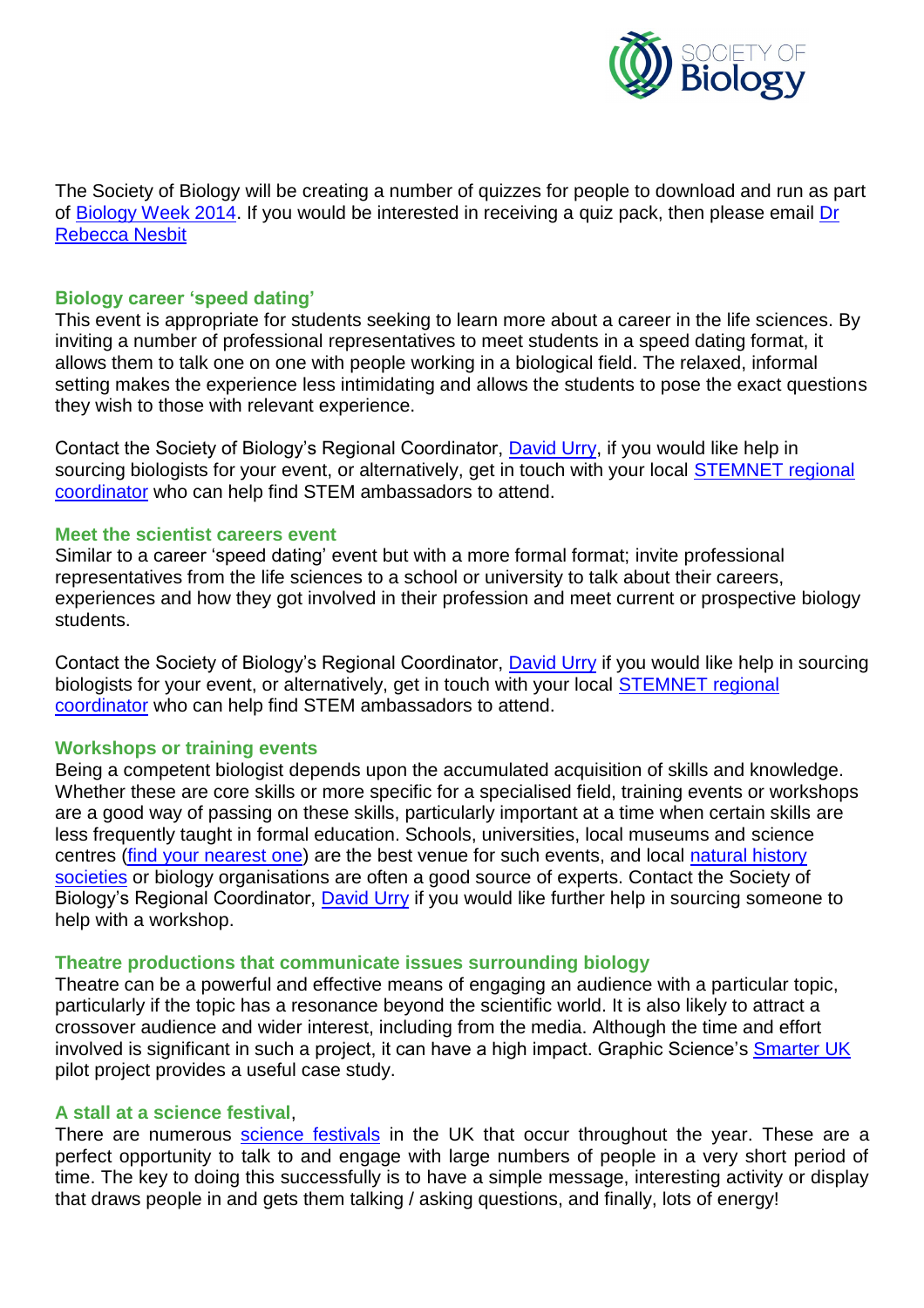

The following provide some good ideas and resources for hands on biology activities you might like to try (in addition to the science busking ideas listed above):

- o [Society of Biology hands on a](https://www.societyofbiology.org/get-involved/science-in-action/resources)ctivities
- o [British Science Association hands on biology](http://www.britishscienceassociation.org/national-science-engineering-week/download-activities-competitions-and-quizzes/activity-packs)
- o [Teaching Ideas resources](http://www.teachingideas.co.uk/science/contents_humans.htm)
- o [Open Air Laboratories \(OPAL\)](http://www.opalexplorenature.org/resources) resources

## **Run your own mini festival - [Big Biology Day](https://www.societyofbiology.org/news/14-news/717-big-biology-day-is-a-big-success)**

Rather than attend someone else's science festival, there is always the option of running your own. It needn't be on a large scale, and could just involve a handful of exhibitors (unless of course you have greater ambitions!). We will very shortly be releasing a guide on how best to organise and deliver a mini festival, and we are encouraging people to take part in a [Big Biology Day](https://www.societyofbiology.org/news/14-news/717-big-biology-day-is-a-big-success) during Biology Week (October 12<sup>th</sup> – 18<sup>th</sup>), so please get in contact with **David Urry** if you would like a copy of the guide.

The following are some key considerations for delivering your own mini science festival.

- o **Venue**: where will the event take place? This is the most important starting point. Schools, universities and [village halls](http://www.hallshire.com/) / community centres are the best option.
- o **Main organiser**: elect someone who is ultimately responsible for delivering the event and is a main point of contact.
- o **Exhibitors:** local schools, universities, professional biology related organisations, STEM ambassadors, natural history societies / community groups might all be suitable exhibitors. See our [collaborations](#page-5-0) section for more ideas.
- o **Volunteers**: this sort of project should not be undertaken alone. Make sure that you have a number of people willing to help with the organisation and also general help on the day itself.
- o **Ideas:** a successful science festival will depend a lot on the activities and displays present. Try and have a variety of ideas, suitable for a non-specialist audience. Many of the ideas in this guide would be suitable.
- o **Promotion:** see our [publicising your event guidance](#page-8-0)
- o **Logistics:** there will inevitably be logistical issues that arise during organisation and delivery. Careful planning and pre-emption of problems, as well as delegating logistical responsibilities, and having people on hand at the event ready to deal with potential problems that arise, will help the event run smoothly.

## **Guided walks / visits**

Organise a visit to a local area of scientific interest; this might be a local [nature reserve or](http://magic.defra.gov.uk/MagicMap.aspx?layers=Designations,9,10&box=-288417:46530:777997:746530)  [protected area,](http://magic.defra.gov.uk/MagicMap.aspx?layers=Designations,9,10&box=-288417:46530:777997:746530) or could be a laboratory or [research facility](http://www.bbsrc.ac.uk/organisation/institutes/institutes-of-bbsrc/institutes-of-bbsrc-index.aspx) nearby. If you work in a laboratory or research facility, you could organise an open day. Partnership and collaboration with relevant parties at the site of interest is key to delivering a successful event. Additionally, in order to increase potential attendees, the event should be made as accessible as possible, with set times and directions for the event clearly advertised. Other ideas include discounts for members and coordinated transport.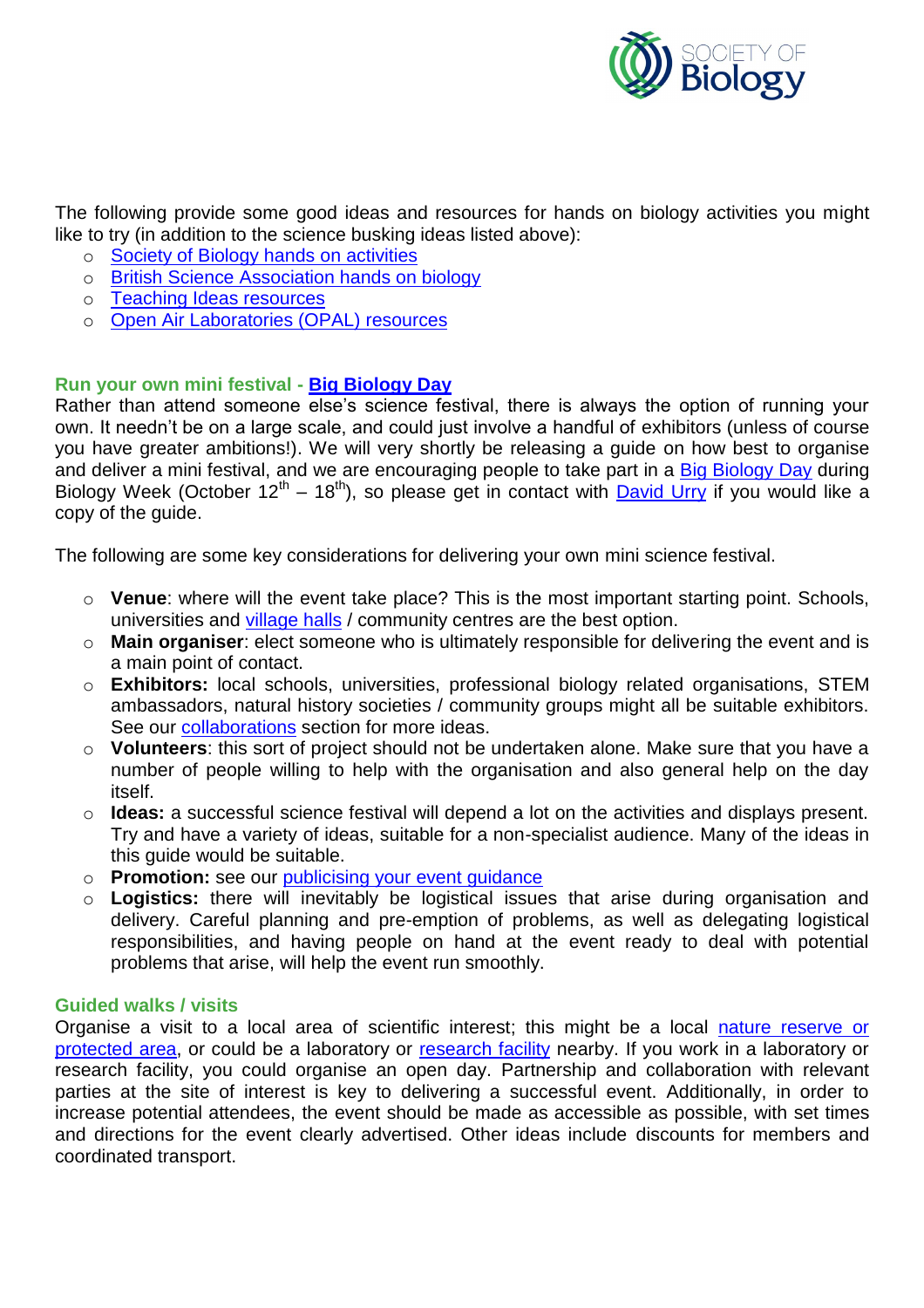

#### **Conservation work / ecological surveying**

Organising a practical conservation session or coordinated ecological survey is often a very good way of promoting a cause and engaging an audience, while also benefiting the local environment. You may also consider organising a local [Bioblitz.](http://www.bnhc.org.uk/home/bioblitz/) Bristol Natural History Consortium has created a brilliant [guide](http://www.bnhc.org.uk/home/bioblitz/run-your-own/bioblitzresources.html) to running your own Bioblitz and would be interested in hearing about your event.

You may wish to create an event that involves a locally targeted ecological recording effort, perhaps around a species of regional significance, or one that is locally threatened. The records can then be uploaded onto the National Biodiversity Network (NBN), via *Irecord*. You could also go one step further, and set up your own recording website from as little as £100 through the NBN [\(download their guide\)](http://www.nbn.org.uk/nbn_wide/media/Documents/Publications/NBN-62-I-want-to-set-up-a-Biological-Recording-website.pdf).

This type of activity is best delivered in partnership with other relevant local organisations: your [local wildlife trust,](http://www.wildlifetrusts.org/map) [natural history group](http://www.nhm.ac.uk/nature-online/british-natural-history/naturegroups/naturegroups?name_or_description=) or [nature reserve](http://www.naturalengland.org.uk/ourwork/enjoying/places/nnr/default.aspx) would all be good to approach.

#### **Events with a focus on member engagement**

You might also want to organise an event that focuses exclusively on Society of Biology members, or a more specialist audience.

- o **Networking events**: Rather than just organise a social, we would encourage creative and dynamic networking events that will stimulate participation of a wide range of members and non-members in the area.
- o **Forums / symposiums**: if there is an important biology issue, particularly one with local interest, this is a good way of sharing ideas on the subject.
- o **Lecture**: on a salient and timely topic in the life sciences.

Hopefully the suggestions above might give you some ideas on the sort of event you might want to deliver. It may be that you can organise something that combines several of these ideas, or of course, come up with something completely different.

<span id="page-5-0"></span>*Please feel free to contact either [David Urry](mailto:davidurry@societyofbiology.org) or [Penny Fletcher](mailto:pennyfletcher@societyofbiology.org) to discuss an idea you might have, and take a look at past science events that people have conducted through the British Science Association's Collective Memory [website](http://collectivememory.britishscienceassociation.org/memory/smarter-pilot/).*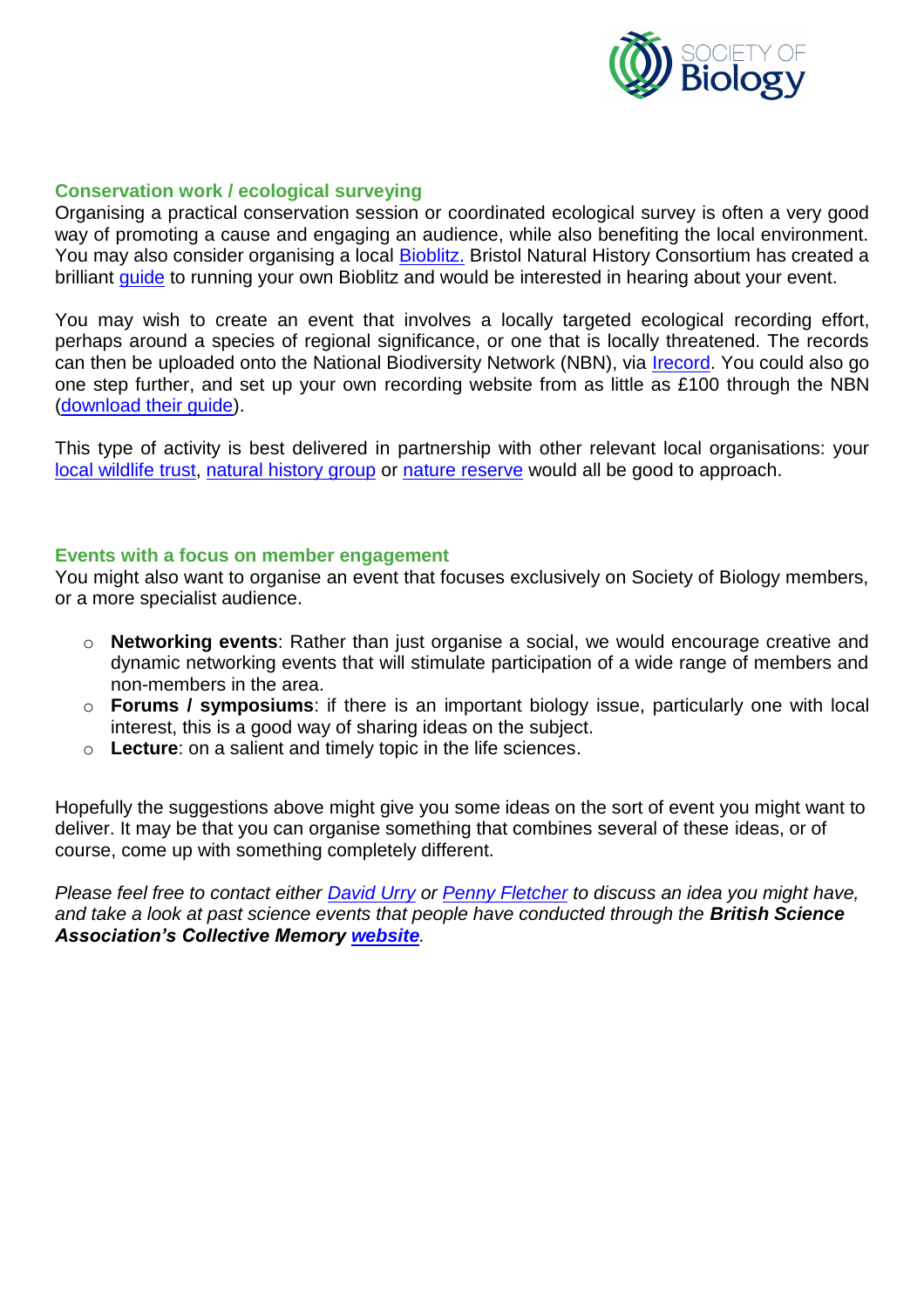

## **Event venue ideas**

Finding an appropriate venue for an event can sometimes be a challenge, and room and facility hire can be very costly. It is always worth shopping around for venues, making use of contacts you might have or approaching potential new venues. The following are good starting points:

- o **Local universities**: the Society of Biology has contacts at a number of universities around the country that may be able to help you with finding a room. [View our up to date list](https://www.societyofbiology.org/images/pdf/On-campus_reps_Jan_2014.pdf) of On-Campus Representatives, who we can contact on your behalf.
- o **Local science centres or museums:** these are often able to provide a venuefor free or at a discounted rate. The National Coordinating Centre for Public Engagement has advice on their [website](https://www.publicengagement.ac.uk/how/guides/science-and-discovery-centres) on working with museums and science centres. Find your nearest centre on the UK Association for Science and Discovery Centres' [map.](http://sciencecentres.org.uk/centres/)
- o **Village halls and community centres**: these have the benefit of offering very cheap rates to hire and also they serve as a natural hub for the local community. They often have more than enough space and basic facilities available as well. Find details of your nearest village hall or community centre [online.](http://www.hallshire.com/)
- o **Your local park or green space:** these are obviously better suited to spring or summer events, where you want to engage with the local community. GreenSpace's [website](http://www.green-space.org.uk/community/communityresources/events/index.php) provides advice on organising such an event.
- o **Local Wildlife Trust:** there are [47 Wildlife Trusts across the UK,](http://www.wildlifetrusts.org/your-local-trust) each with their own headquarters, some of which may be able to host your event.
- o **Schools / sixth form colleges:** local schools or six form colleges often have suitable facilities for events and are worth approaching to hire a space for an evening or weekend event. However, it may be that only events suitable for school / college children are welcome.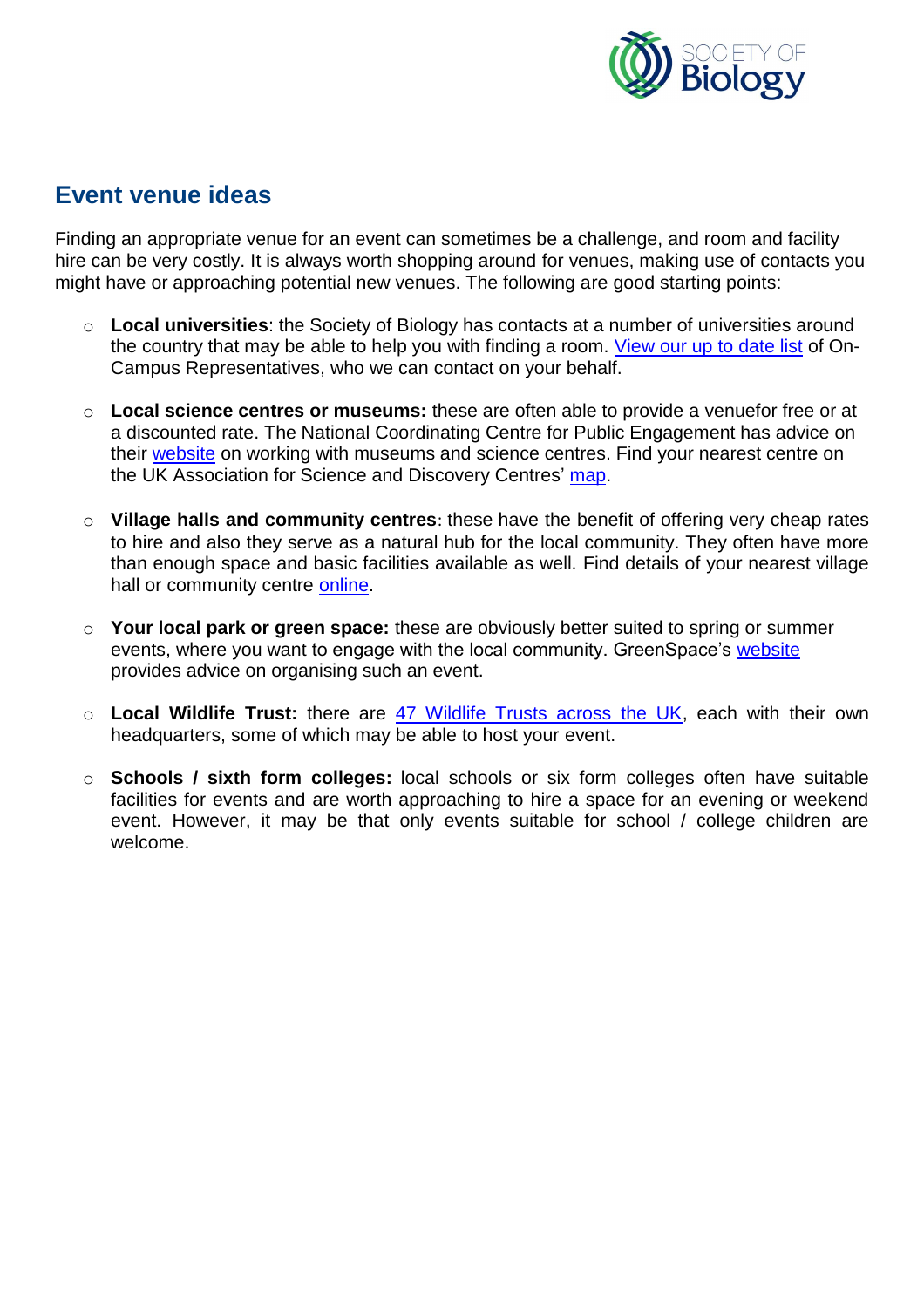

## **Potential collaborations / partnerships**

<span id="page-7-0"></span>Collaborative projects enable sharing of ideas, resources, efforts and funds. When organising an event, establishing partnerships early on will increase the chances of your event being a success. It is important, however, to agree at the start of the process what is expected from the various parties involved. The Society of Biology encourages our regional branch committees, as well as the recipients of our regional grant scheme programme, to seek collaborations where possible and partnerships with the following:

#### **Member Organisations**

The Society of Biology has multiple organisations with which it is closely affiliated. Many of these have a presence throughout the UK, and would be suitable to approach to collaborate on an event (dependent of course on the location or subject matter proposed). You can view a full list of our Member Organisations on our [website.](https://www.societyofbiology.org/membership/organisational-membership) Please contact us if you would like advice on collaborating with our Membership Organisations.

#### **Local schools and universities**

School and universities are obvious potential collaborators for Society of Biology events, as one of the goals of the Society is to advance education in the life sciences and encourage the study of biology and pursuit of a career in biology amongst young people. The Society of Biology has contacts at a number of universities around the country that may be able to help you with your event. [View our up to date list](https://www.societyofbiology.org/images/pdf/On-campus_reps_Jan_2014.pdf) of On-Campus Representatives who we can contact on your behalf.

Local authorities will often have a means of contacting schools in the area to promote an event or to send out a request for collaboration. Additionally, STEMNET contractors in the area (see below), will be well connected to local schools and are worth contacting.

## **STEMNET – Science Technology Engineering and Mathematics Network**

STEMNET is an educational charity in the UK that seeks to encourage participation at school and college into science and engineering-related subjects and (eventually) work. Their STEM ambassadors connect with schools to engage and inspire potential young scientists. If you want to run an event that you think would benefit from the involvement of STEMNET and STEM ambassadors, then contact the relevant regional coordinator using the details on their [website.](http://www.stemnet.org.uk/regions/)

#### **Natural History Societies and Wildlife Trusts**

The UK has a rich tradition of amateur biologists and natural history organisations, within which, an impressive array of specialists skills and knowledge exists. Natural history groups are a source of potential speakers for events and they often have extensive knowledge on local biology and as a result are able to lead guided walks and visits to sites of interests. The Natural History Museum has a database of many UK natural history groups on their [website.](http://www.nhm.ac.uk/nature-online/british-natural-history/naturegroups/naturegroups?name_or_description=) Please contact [David Urry](mailto:davidurry@societyofbiology.org) if you are interested in finding out about further groups in your area.

#### **Local businesses**

Commercial organisations in the area may be able to offer skills, resources, advice, or sponsorship for an event if it is relevant and beneficial for them to do so. Those with a link to the life sciences are the most obvious option; however, other organisations may also consider supporting your event. A polite approach via a letter or email, explaining the goal of the event and how they might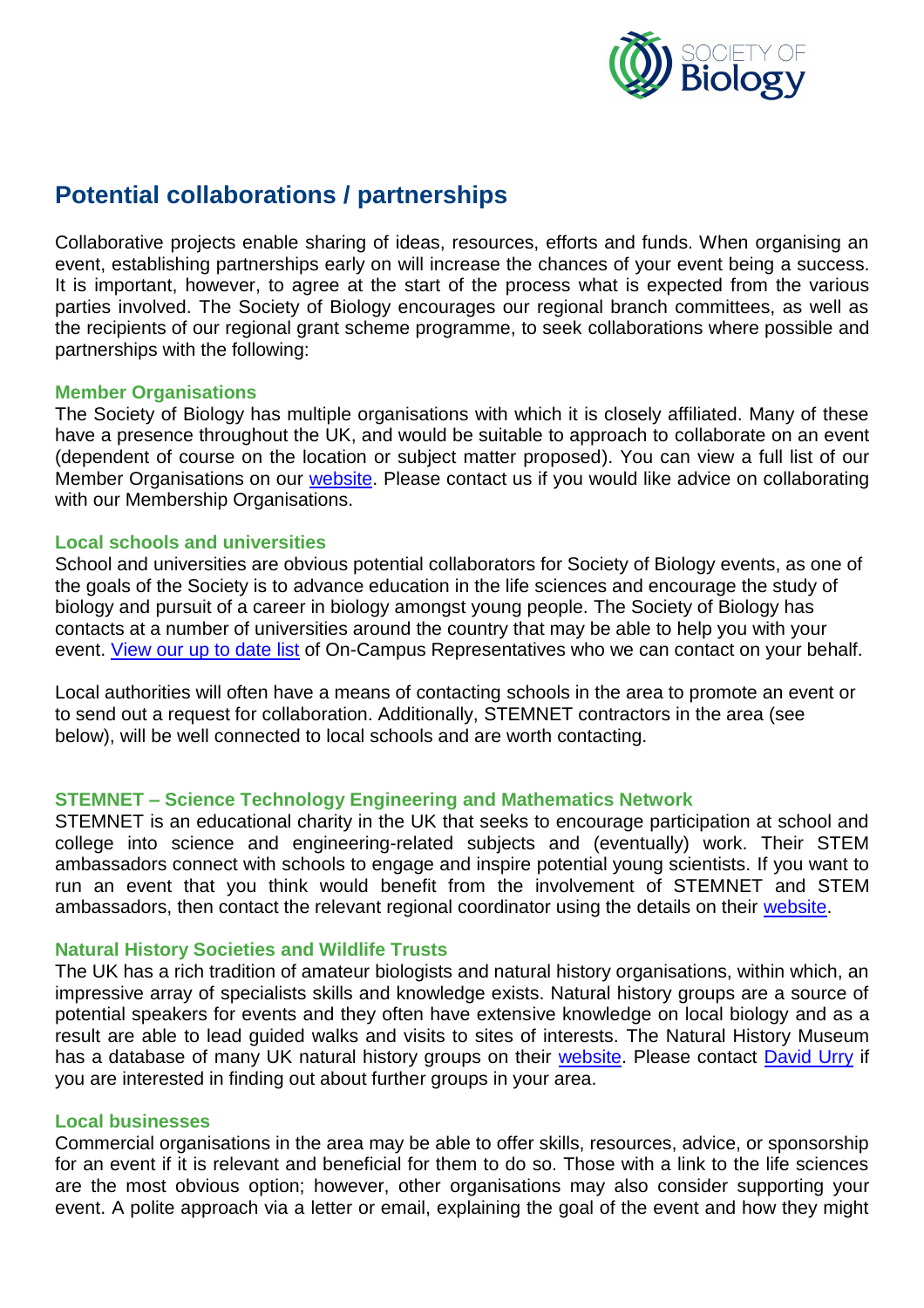

be able to offer support, is a good way to encourage collaboration. There are many **online** [directories](http://blog.hubspot.com/blog/tabid/6307/bid/10322/The-Ultimate-List-50-Local-Business-Directories.aspx) that can be used to find local businesses to approach.

## **Local community groups**

<span id="page-8-0"></span>If you are looking to put on an event open to the local community, then it would be worth seeking to collaborate with other local community groups. Your local authority website should have details of the community groups and organisations that exist in your area and that can be approached.